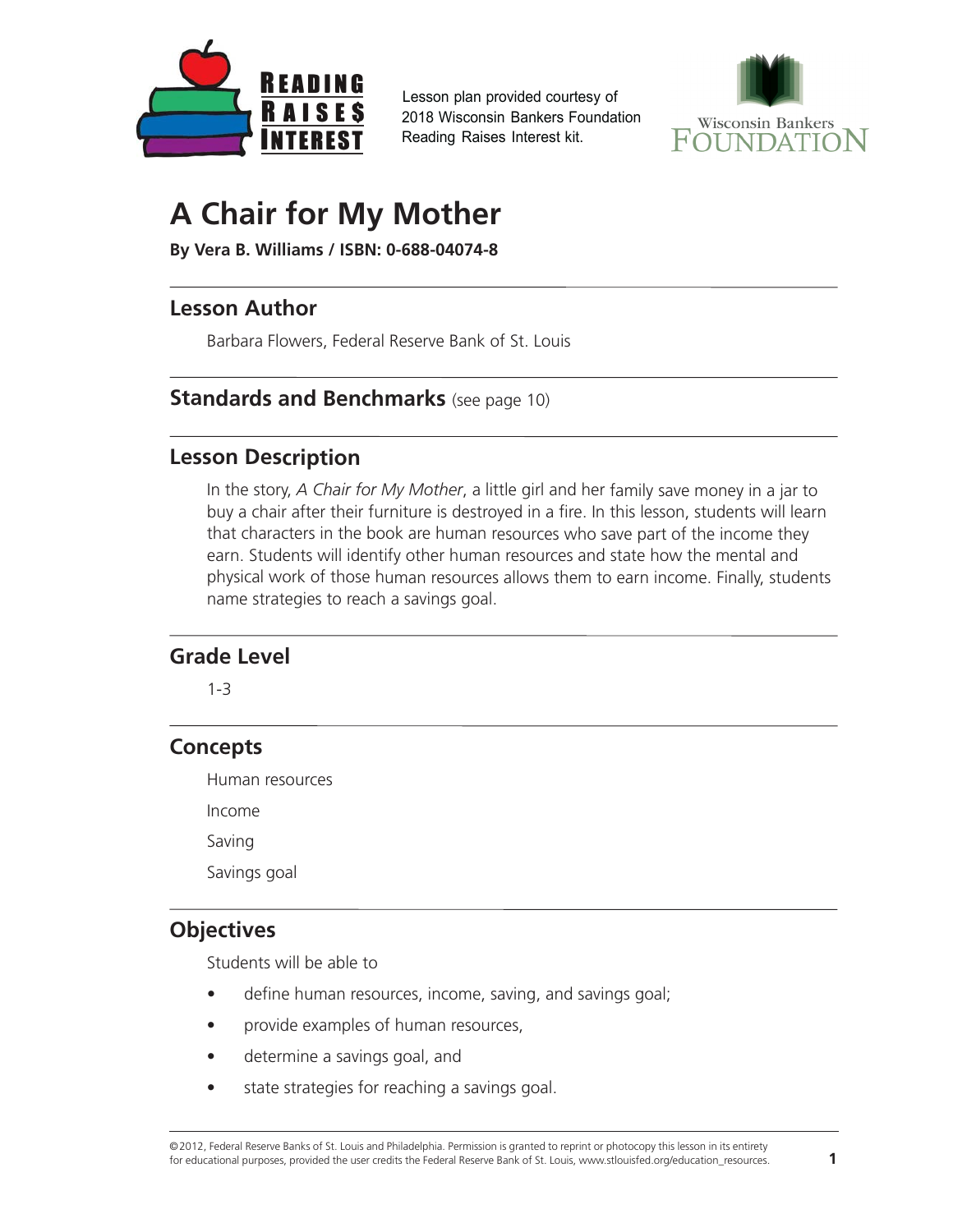# **Time Required**

30-45 minutes

# **Materials**

- *A Chair for My Mother* by Vera B. Williams (ISBN: 0-688-04074-8)
- Visual 1
- Handout 1, one copy for each student
- Handout 2, one copy for each pair or group of three students (Handout 2 may be cut into strips before the lesson or cut into strips by students or, to avoid cutting, the sentences may be placed in order by numbering them on the lines provided.)
- Handout 3, one copy for each student
- Scissors (optional)

# **Procedure**

- 1. Explain that most people work. The work they do is both physical and mental. Physical work requires people to move around a lot and use their muscles. They must think about what they're doing so they don't make any mistakes. Thinking is mental work. Carpenters and plumbers do physical and mental work. Ask students to name other workers who do physical and mental work. (*Answers will vary but may include police officers, mechanics, bricklayers, or farmers.*)
- 2. Explain that some workers do jobs that require sitting at a desk and thinking about the work. Some of these workers are bankers and writers. Ask students to name other workers who mostly do mental work. (*Answers will vary but may include computer programmers, lawyers, and doctors.*)
- 3. Explain that people who do mental and/or physical work are called **human resources**. Human resources work hard to make and do things for us.
- 4. Introduce *A Chair for My Mother* by saying that two characters in the story, the little girl and her mother, are human resources.
- 5. After reading the book, ask the following questions:
	- What work does the little girl do at the restaurant? (*She peels onions, fills ketchup bottles, and washes salt and pepper shakers.*)
	- In what way is the work the girl does physical? (*She is peeling and washing.*)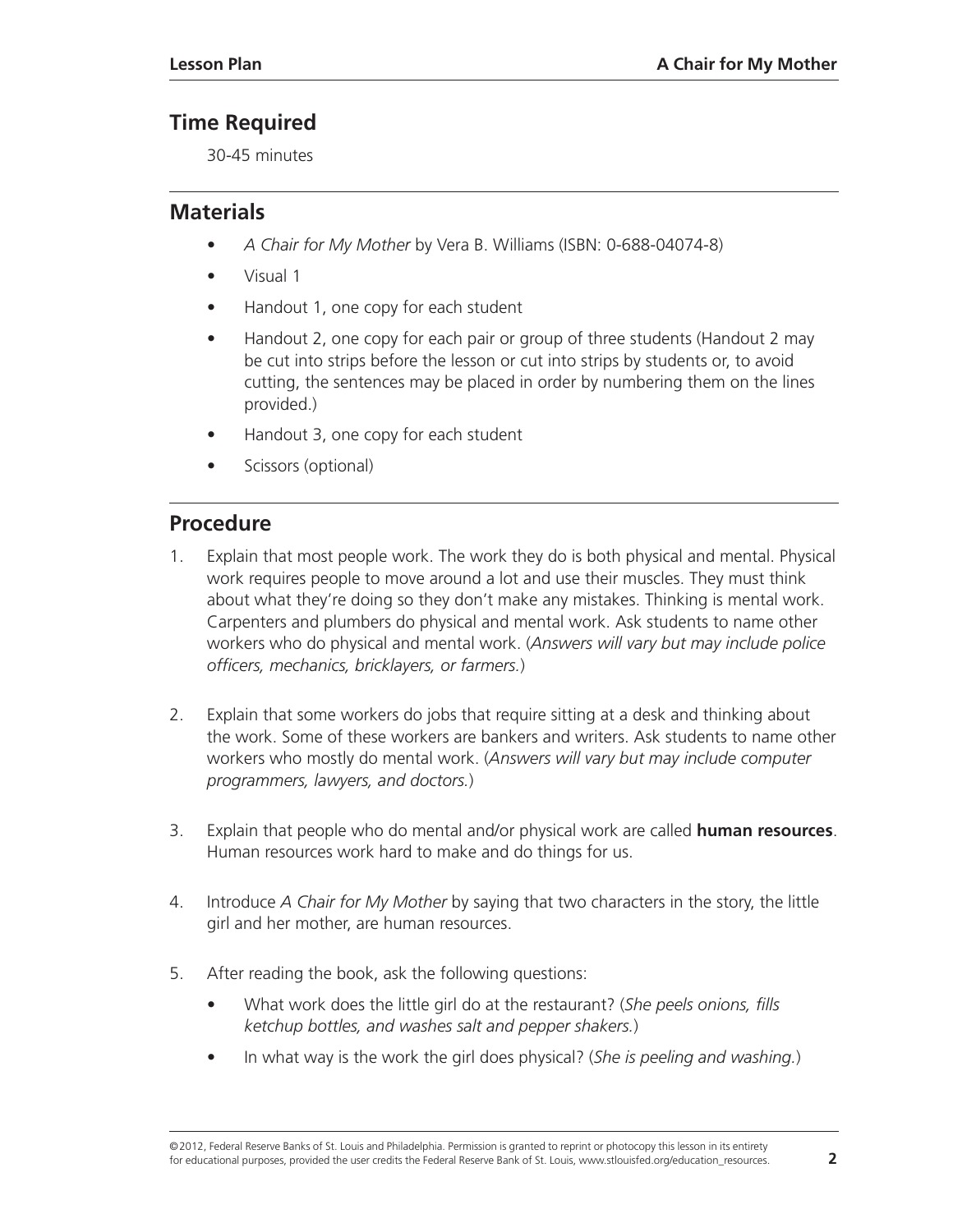- In what way is the work the girl does mental? (*If she is using a knife to peel onions, she must concentrate so that she doesn't cut herself; she must be careful not to overfill the salt and pepper shakers and ketchup bottles.*)
- What work does the mother do? (*The mother is a waitress at the diner.*)
- In what way is the work the mother does physical? (*She must walk to tables to take orders, carry food to people, and remove dirty dishes from tables.*)
- In what way is the work the mother does mental? (*She must write the orders, answer customers' questions, add the items on the bill, and make change.*)
- What do the little girl and her mother receive for their work? (*Money*)
- 6. Explain that the money people earn for work is called **income**. People spend some of their income to buy things they want. People can keep some of their income to buy things in the future. This is called **saving**.
- 7. Ask the following questions:
	- Why did the mother and the little girl save some of their income? (*They wanted to buy a chair.*)
	- Why did they have to save? (*They didn't have enough money to buy the chair right now.*)
- 8. Explain that the girl and her mother had a savings goal. A **savings goal** is a good or service that people want in the future. It can be hard to reach a savings goal because there are so many things people might want to buy with the money they have saved.
- 9. Ask the students for examples of things for which they have saved. (*Answers will vary but may include a toy, book, game, or bike.*)
- 10. Display *Visual 1: Savings Jar*. Explain that one way people can concentrate on a savings goal is to remind themselves of the item they wish to purchase with the money they are saving. One way the girl and her mother could have reminded themselves of their goal would have beeen to place a picture of the goal in the jar with their savings.
- 11. Distribute *Handout 1: My Savings Jar* and instruct students to draw their savings goal on the note inside the jar. Call on individual students to discuss their goals. Suggest that they cut out the note, take it home, and place it in a jar or on the bank in which they save their money so that they will remember their goal. Ask students to suggest other ways to help them reach their savings goals. (*Answers will vary.*) Comment on their saving strategies and suggest the following:
	- Draw a picture of your savings goal on a sticky note and place it on your bathroom mirror.
	- Ask your mom or dad to *remind* you of your goal *whenever* you receive money.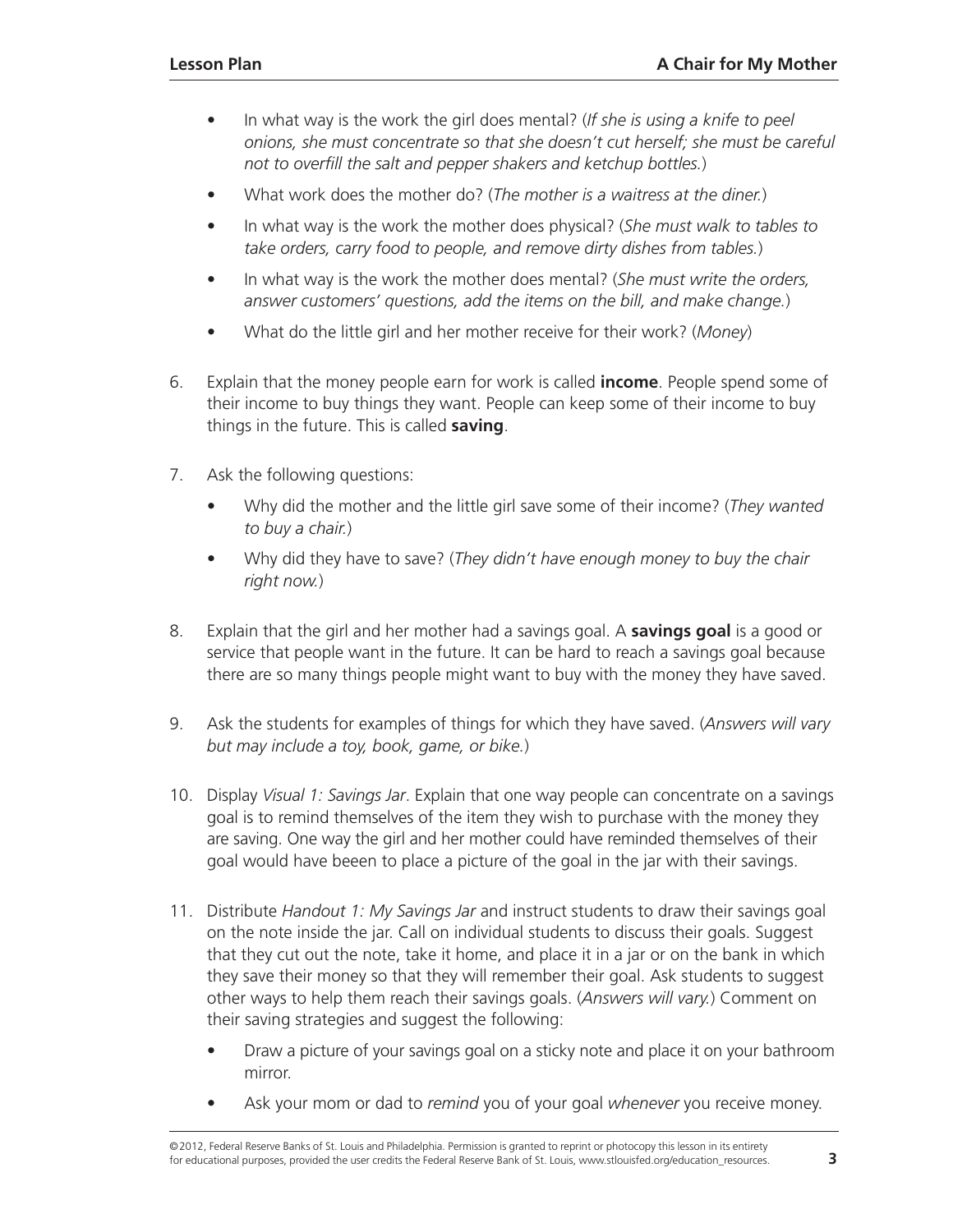- Keep your bank in a place where you will see it every day.
- *Never* take money from your bank.
- Save one-half of your gift money or allowance.
- Save some money each week.
- 12. Ask students to state which strategy they will use to reach their savings goal. (*Answers will vary.*)

### **Closure**

13. Pair students or put them in groups of three. Distribute *Handout 2: Anita's Savings Goal*. Students may place cut strips in the proper order, or they may number the order of the sentences on the handout. The correct order of sentences is as follows:

*Anita wanted to buy a new pair of sport shoes.*

*The shoes Anita wanted cost \$15.00.*

*Anita raked leaves and earned income of \$5.00 each week. After Anita's first week of raking leaves, she put \$3.00 in the jar. After Anita's second week of raking leaves, she put \$4.00 in the jar. After Anita's third week of raking leaves, she put \$3.00 in the jar. Anita put all of her income from the fourth week in the jar.*

*Anita met her goal and bought shoes.* 

- 14. After students complete the activity, ask the following questions:
	- Who is the human resource in the story? (*Anita*)
	- What was Anita's work? (*She raked leaves.*)
	- What is income? (*Income is money received for doing work.*)
	- How much money did Anita earn each week in income? (*\$5.00*)
	- What was Anita's savings goal? (*\$15.00 for shoes*)
	- How much did Anita save toward her goal during the first week? (*\$3.00*)
	- How many weeks did it take Anita to meet her goal? (*4 weeks*)
	- Do you think Anita was proud of her accomplishment? (*Yes*)
	- What steps or strategies do you think Anita used to reach her goal? (*Answers will vary but may include one of the strategies previously discussed.*)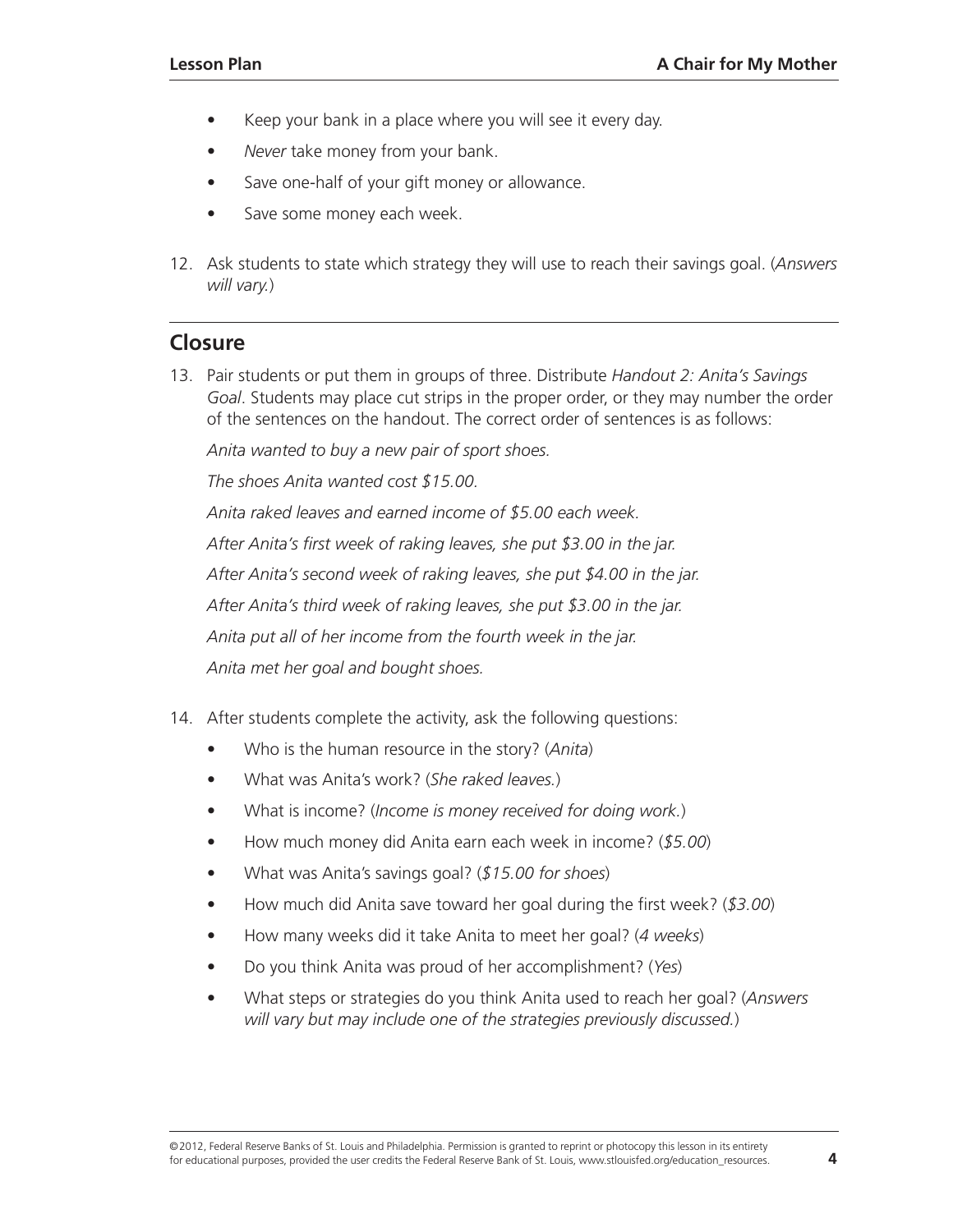# **Assessment**

- 15. Distribute a copy of *Handout 3: Chris Meets His Goal* to each student. Explain that students will develop their own saving story about Chris by choosing (i) the work Chris will have to do so that he receives some income, (ii) an item Chris wants, (iii) and the price of that item, which will be Chris's savings goal. The students will also decide how much money Chris will save each week to meet his goal. After students have completed their work, discuss their answers as follows. (For younger students, it may be necessary to provide a realistic wage for the work they choose. It may also be necessary to check the accuracy of the prices of the items chosen as their savings goals.)
	- Who is the human resource in the story? (*Chris*)
	- What work did you choose for Chris? (*Answers will vary.*)
	- What is income? (*Income is money received for doing work.*)
	- How much money did Chris earn each week in income? (*Answers will vary, but should be reasonable compensation for the work chosen for Chris.*)
	- What was Chris's savings goal? (*Answers will vary, but students should indicate an amount that would help Chris reach his goal.*)
	- How much did Chris save toward his goal during the first week? (*Answers will vary.*)
	- How many weeks did it take Chris to meet his goal? (*Answers will vary.*)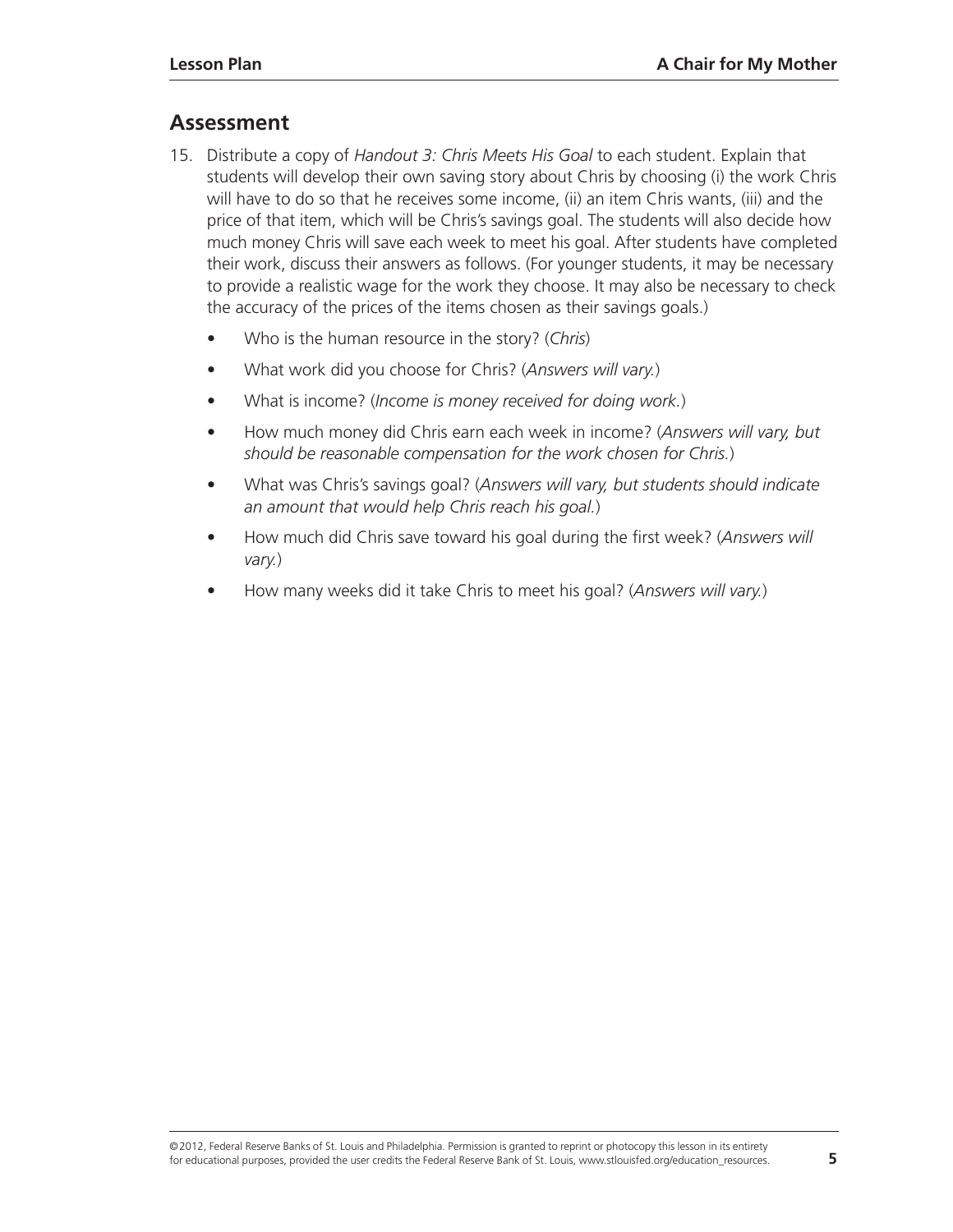# **Visual 1: Savings Jar**



©2009 Shutterstock/Miguel Angel Salinas Salinas<br>©2008 iStockphoto/Nadia Rossi ©2009 Shutterstock/Miguel Angel Salinas Salinas<br>©2008 iStockphoto/Nadia Rossi

<sup>©2012,</sup> Federal Reserve Banks of St. Louis and Philadelphia. Permission is granted to reprint or photocopy this lesson in its entirety for educational purposes, provided the user credits the Federal Reserve Bank of St. Louis, www.stlouisfed.org/education\_resources. **6**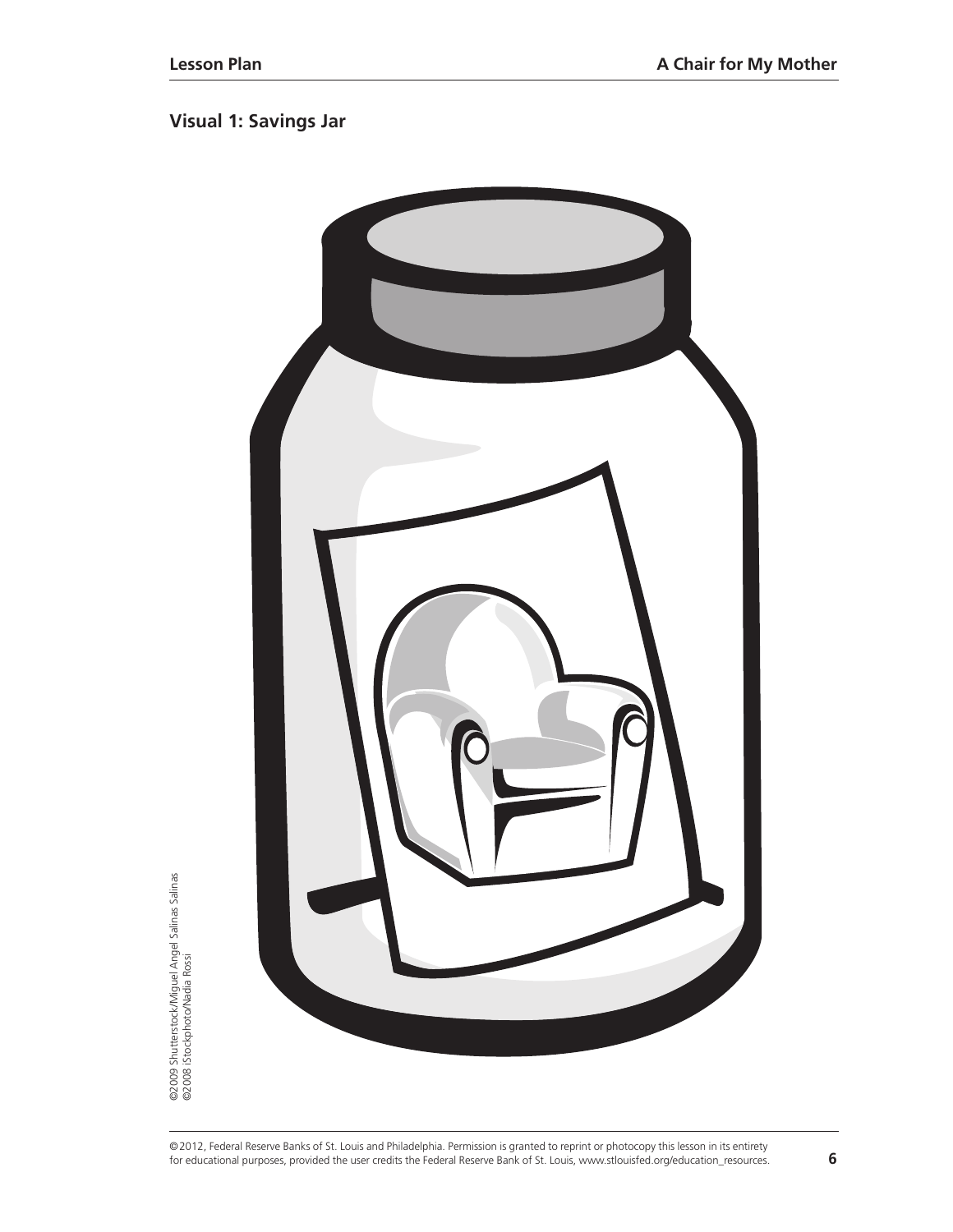# **Handout 1: My Savings Jar**



©2012, Federal Reserve Banks of St. Louis and Philadelphia. Permission is granted to reprint or photocopy this lesson in its entirety for educational purposes, provided the user credits the Federal Reserve Bank of St. Louis, www.stlouisfed.org/education\_resources. **7**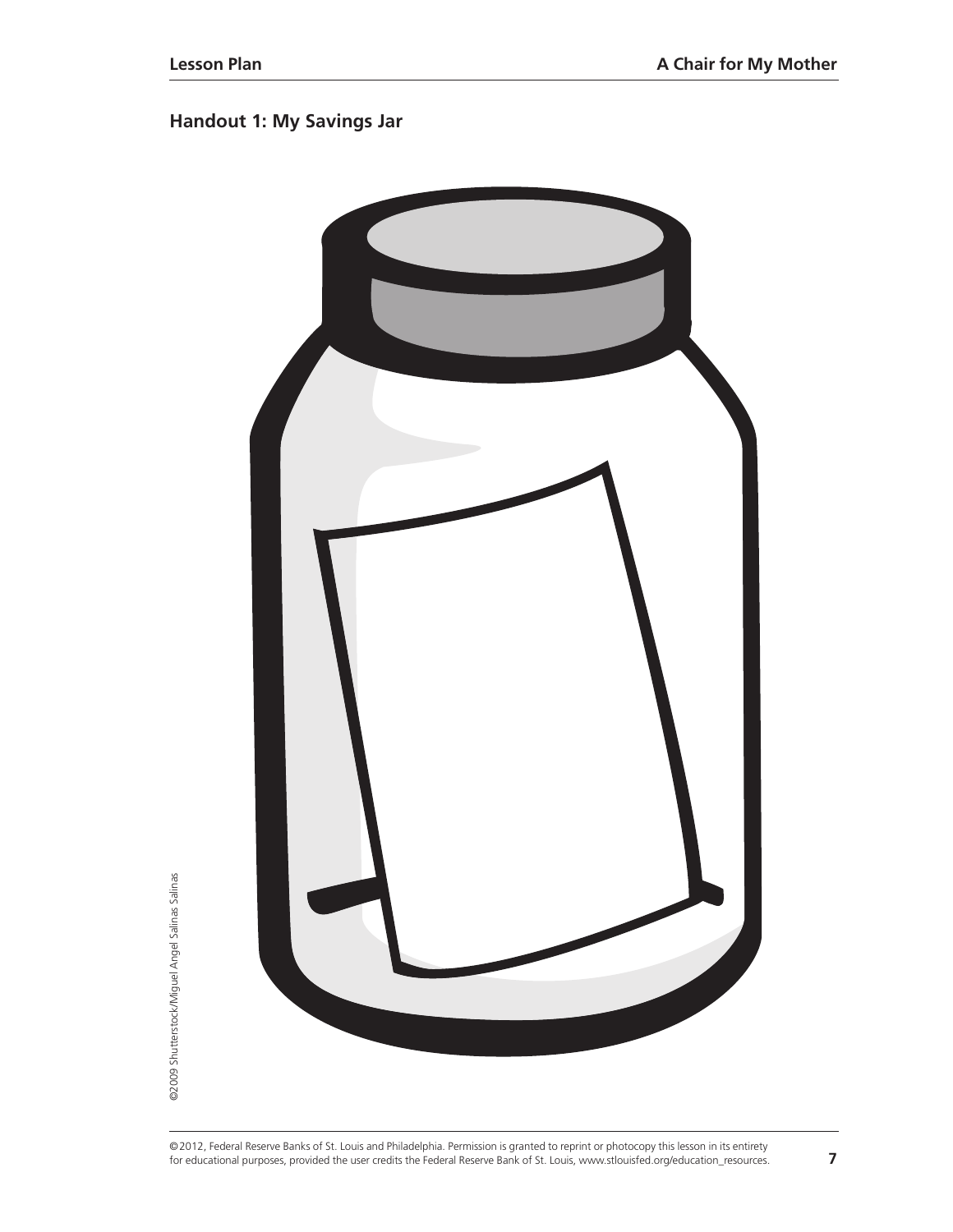#### **Handout 2: Anita's Savings Goal**

These are sentences about a girl named Anita. She has a savings goal. Place the sentences in order to help her meet her goal.

| After Anita's second week of raking leaves, she put \$4.00 in the jar. |
|------------------------------------------------------------------------|
| The shoes Anita wanted cost \$15.00.                                   |
| After Anita's first week of raking leaves, she put \$3.00 in the jar.  |
| Anita raked leaves and earned wages of \$5.00 each week.               |
| Anita wanted to buy a new pair of sport shoes.                         |
| After Anita's third week of raking leaves, she put \$3.00 in the jar.  |
| Anita met her goal and bought shoes.                                   |
| Anita put all of her wages from the fourth week in the jar.            |

©2012, Federal Reserve Banks of St. Louis and Philadelphia. Permission is granted to reprint or photocopy this lesson in its entirety for educational purposes, provided the user credits the Federal Reserve Bank of St. Louis, www.stlouisfed.org/education\_resources. **8**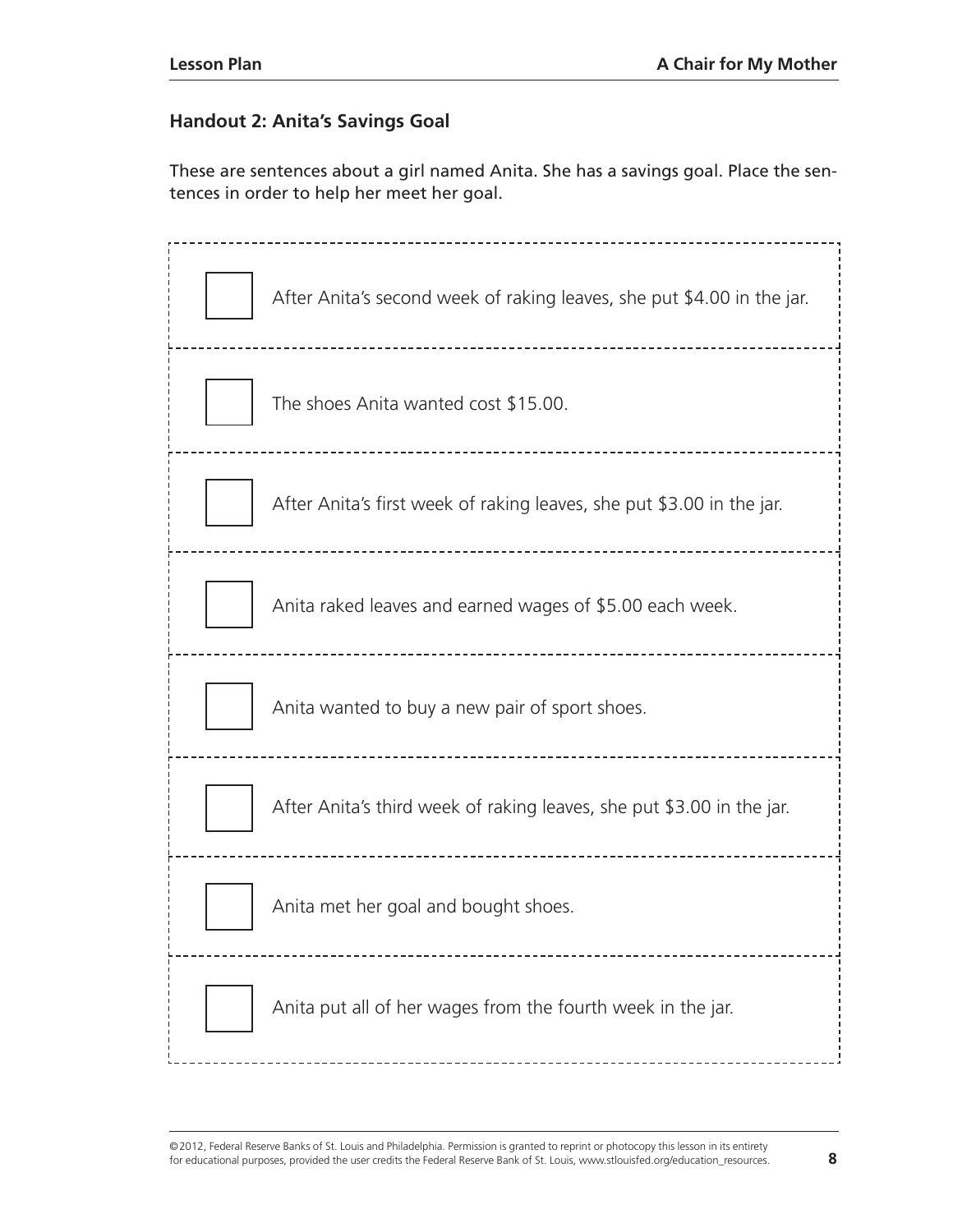#### **Handout 3: Chris Meets His Goal**

Write your own story by filling in the blanks in the sentences below. Chris works as a \_\_\_\_\_\_\_\_\_\_\_\_\_\_\_\_\_\_\_\_\_\_\_\_\_\_ and earns income of  $\frac{1}{2}$  \_\_\_\_\_\_\_\_\_\_\_\_\_\_\_\_\_ each week. Chris wants to buy \_\_\_\_\_\_\_\_\_\_\_\_\_\_\_\_\_\_\_\_\_\_\_\_\_\_\_\_\_\_\_\_\_\_\_\_\_\_\_\_\_\_\_\_\_\_\_\_\_\_\_\_\_\_\_. The item Chris wants to buy costs  $\frac{1}{2}$ After Chris's first week of work, he saves \$\_\_\_\_\_\_\_\_\_\_\_\_\_ in a shoebox. After Chris's second week of work, he saves \$\_\_\_\_\_\_\_\_\_\_\_\_\_\_\_\_\_ in a shoebox. After Chris's third week of work, he saves \$ in a shoebox. After Chris's fourth week of work, he saves \$\_\_\_\_\_\_\_\_\_\_\_\_\_\_\_\_ in a shoebox. Has Chris met his goal yet? If not, have him save some more until he does. After Chris's fifth week of work, he saves \$\_\_\_\_\_\_\_\_\_\_\_\_\_ in a shoebox. After Chris's sixth week of work, he saves \$\_\_\_\_\_\_\_\_\_\_\_\_\_\_\_\_ in a shoebox. After Chris's seventh week of work, he saves \$\_\_\_\_\_\_\_\_\_\_\_\_\_ in a shoebox. Chris met his goal and bought \_\_\_\_\_\_\_\_\_\_\_\_\_\_\_\_\_\_\_\_\_\_\_\_\_\_\_\_\_\_\_\_\_\_\_\_\_\_\_\_\_\_\_\_\_. Answer the following questions: Who is the human resource in the story? What was Chris's work? What is income? How much money did Chris earn each week in income? What was Chris's savings goal? What was christened with the same of the same of the same of the same of the same of the same of the same of the same of the same of the same of the same of the same of the same of the same o How much did Chris save toward his goal during the first week? \_\_\_\_\_\_\_\_\_\_\_\_\_\_\_\_\_ How many weeks did it take Chris to meet his goal?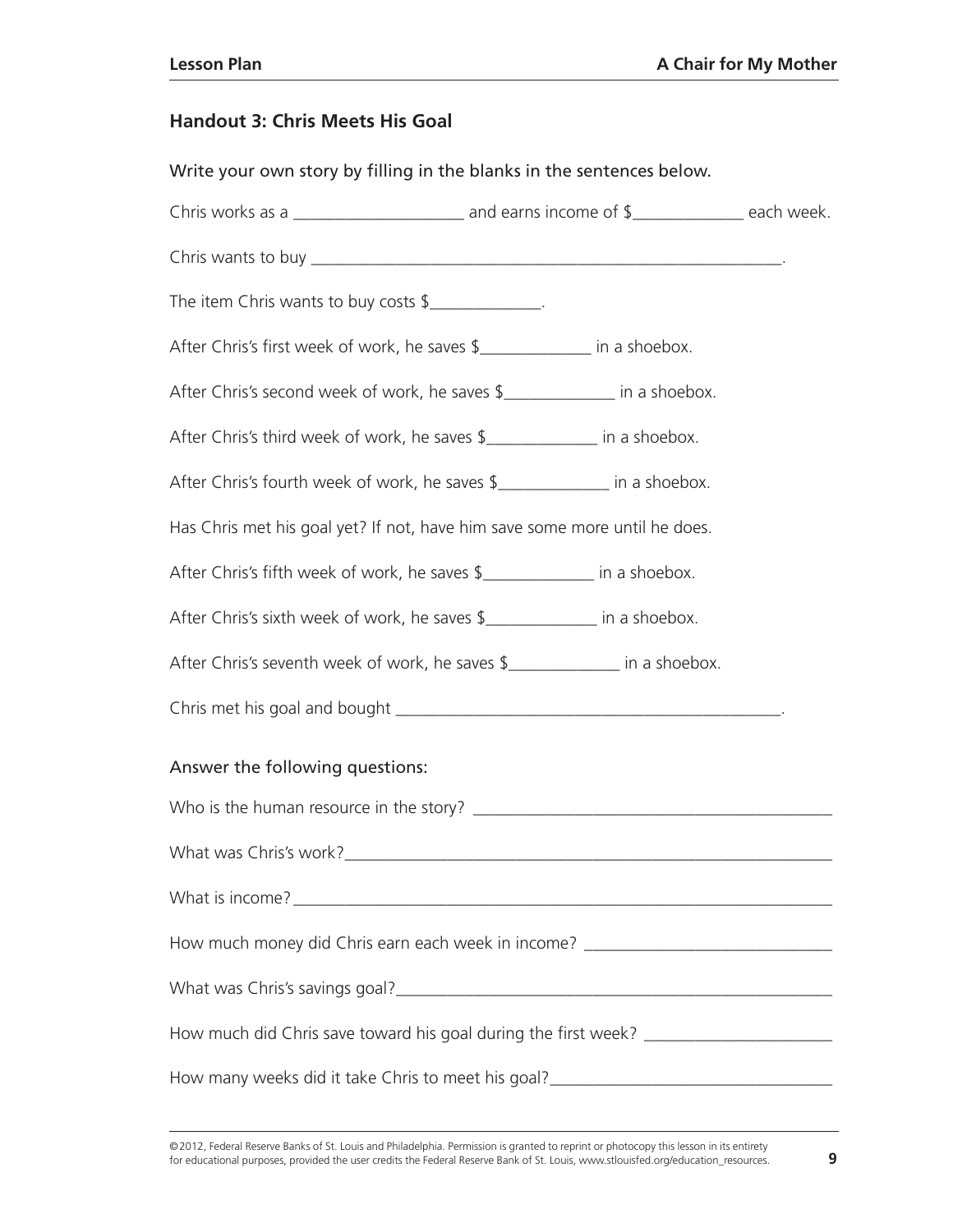# **[Standards and Benchmarks](#page-0-0)**

# **National Content Standards in Economics**

Standard 13: Income for most people is determined by the market value of the productive resources they sell. What workers earn primarily depends on the market value of what they produce.

• Benchmark 2, Grade 4: People can earn income by exchanging the use of their (physical or mental work) for wages or salaries.

# **National Standards in Personal Finance**

Income and Careers Overall Competency: Use a career plan to develop personal income potential.

• Benchmark 1, Grade 4: People can acquire income in several ways, including wages, salaries, and money gifts.

Saving and Investing Overall Competency: Implement a diversified investment strategy that is compatible with personal goals.

• Benchmark 1, Grade 4: People save for future financial goals.

# **Common Core State Standards, English Language Arts, Grades 1-3**

#### Reading: Literature

• Key Ideas and Details

RL.1.1, RL.2.1, RL.3.1: Ask and answer questions to demonstrate understanding of a text, referring explicitly to the text as the basis for the answers.

RL.2.2, RL.3.2: Recount stories, including fables, folktales, and myths from diverse cultures; determine the central message, lesson, or moral and explain how it is conveyed through key details in the text.

RL.2.3, RL.3.3: Describe characters in a story (e.g., their traits, motivations, or feelings) and explain how their actions contribute to the sequence of events.

#### • Craft and Structure

RL.2.5: Describe the overall structure of a story, including describing how the beginning introduces the story and the ending concludes the action.

#### • Integration of Knowledge and Ideas

RL.1.7, RL.2.7: Use information gained from the illustrations and words in a print or digital text to demonstrate understanding of its characters, setting, or plot.